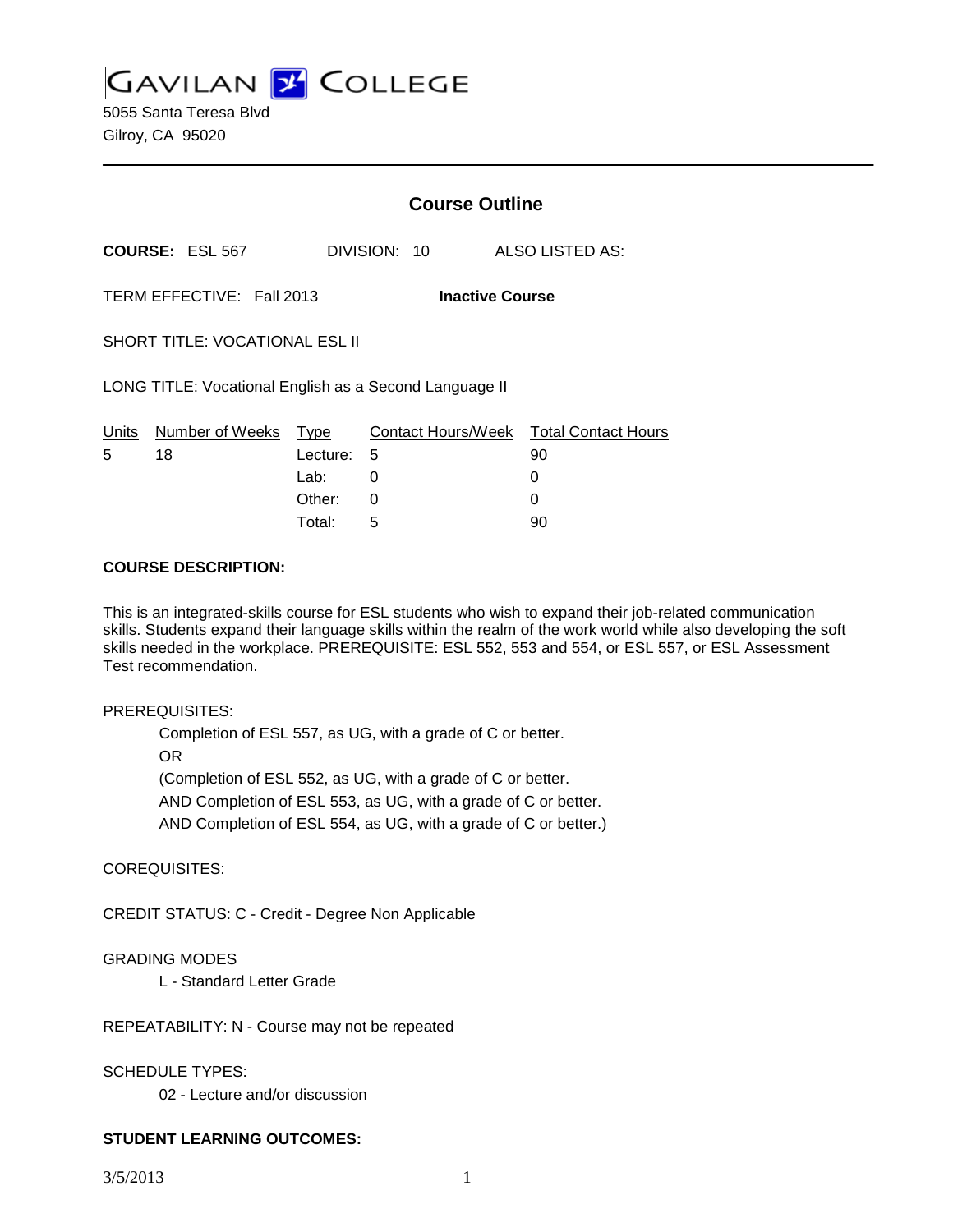1. Recognize, define, and recall vocational vocabulary Measure: Reading software assignments and progress in levels PLO: ILO: 1

2. Apply vocational vocabulary in written and spoken communication Measure: Written assignments, oral presentations PLO: ILO: 1, 2

3. Employ computer/technology to enhance work/presentation

Measure: Oral presentations PLO: ILO: 2, 3

4. Demonstrate cooperative work strategies Measure: Class assignments, group presentations PLO: ILO: 1, 2, 4, 5

5. Summarize and paraphrase a body of information Measure: Class presentations PLO: ILO: 2, 1

6. Demonstrate problem solving skills Measure: Group discussion, computer software PLO: ILO: 2, 6, 4

7. Use correct form in business memos, letters, emails Measure: Written assignments PLO:  $II$  O: 1

8. Demonstrate time management skills Measure: self management in class; journal reflection PLO: ILO: 2, 5

9. Interpret bar graphs; use flowcharts Measure: Class assignments, oral presentations PLO: ILO: 2

# **CONTENT, STUDENT PERFORMANCE OBJECTIVES, OUT-OF-CLASS ASSIGNMENTS**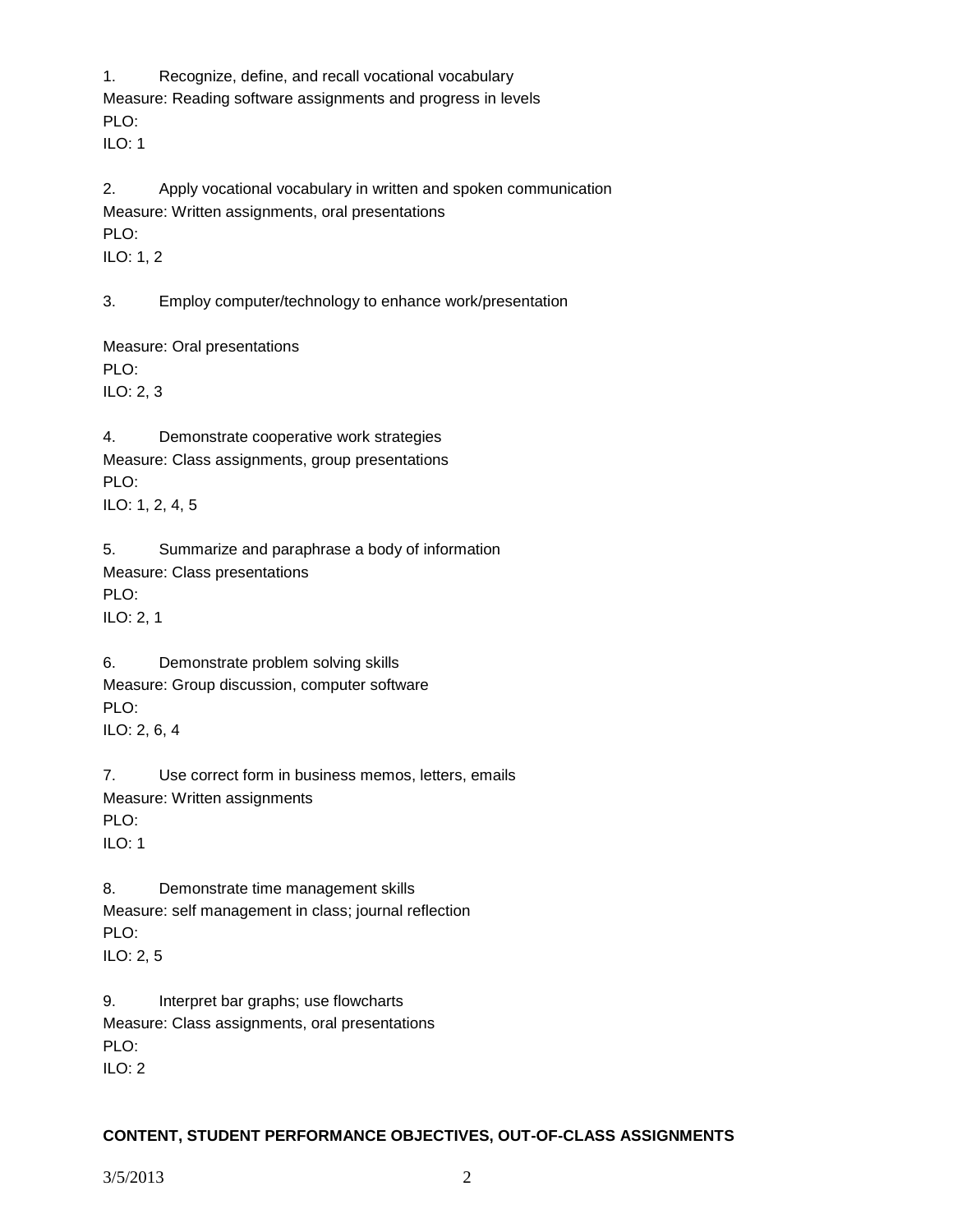#### Inactive Course: 02/25/2013 21 HOURS

CONTENT: Students are introduced to course objectives, provide an assessment of their reading skills, have an orientation to new software and hardware used in the program, and are reacquainted with time management skills and self evaluation. Students focus on one specific grammar point (ex: subject/verb agreement); improve their reading skills in a self-paced environment; Students use correct form in writing business letters. They practice problem solving and paraphrasing. They are introduced to how to make computer-generated charts and graphs for presentations. HOMEWORK Students design and implement a work/study schedule; students keep a log to define new vocabulary, another to write journal entries and reflections; they use the computer to create charts and graphs; they complete grammar exercises and written assignments; students write a business letter. Students prepare for a grammar test. STUDENT PERFORMANCE OBJECTIVES: Students will analyze and describe the time management skills they are using. Computer generated charts will be applied to presentations. They will read, write and communicate about their work world. They will write a business letter using correct grammar and form. The use of a specific grammar point (ex.: subject/verb agreement) will be demonstrated. 25 HOURS

CONTENT: Students focus on one specific grammar point (ex: active vs. passive voice). They will work on their reading skills in a self-paced environment. Students use graphic organizers and clustering to organize information; They write business memos and email; They continue to paraphrase; They practice self-esteem building techniques; Students plan and implement a group sales project and prepare for an oral presentation; At the end of the cycle, students will give first (group) oral presentations.

HOMEWORK: Students keep a log to define new

vocabulary, another to write journal entries and reflections; they complete vocational modules; they carry out group sales effort, write a summary and use the computer to prepare an oral presentation; they complete grammar exercises and written assignments. Students prepare for a grammar test.

STUDENT PERFORMANCE OBJECTIVES: Through the use of software programs, students will demonstrate improved reading and grammar skills; Organizational skills in the planning and implementation of a project will be applied. The use of a specific grammar point (ex.: active vs. passive voice) will be demonstrated. 21 HOURS

CONTENT: Students focus on one specific grammar point (ex: question formation). They improve their reading skills in a self-paced environment. They discuss social systems in the workplace. They continue to practice problem solving and paraphrasing. HOMEWORK: Students

3/5/2013 3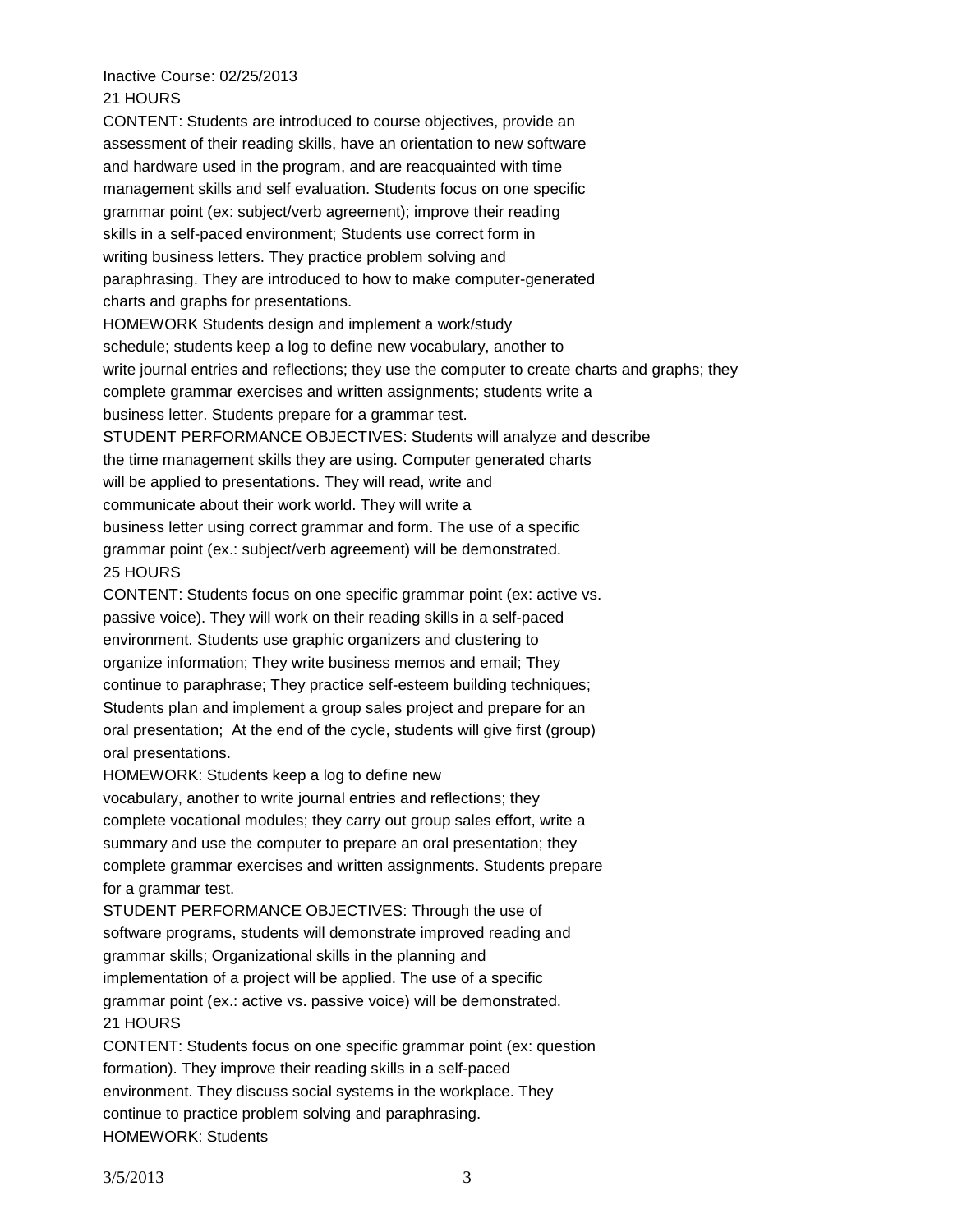keep a log to define new vocabulary, another to write journal entries and reflections; they prepare for and practice the interview; they complete grammar exercises and written assignments. Students prepare for a grammar test. STUDENT PERFORMANCE OBJECTIVES: Students will apply knowledge of social systems in appropriate work-related conversation. They will read, write and communicate about work related topics. The use of a specific grammar point (ex.: question formation) will be demonstrated. 21 HOURS CONTENT: Students focus on one specific grammar point (ex: negative questions). They improve their reading skills in a self-paced environment. They continue practice problem solving and paraphrasing. HOMEWORK: Students keep a log to define new vocabulary, another to write journal entries and reflections; they use the computer to make a power point presentation; they complete grammar exercises and written assignments. Students prepare for a grammar test. STUDENT PERFORMANCE OBJECTIVES: Students will demonstrate grammar skills through computer programs. They will recognize and employ technical jargon specific to their field of interest. The use of a specific grammar point (ex.: negative questions) will be demonstrated. 2 HOURS Final Exam: Oral presentation of group project, using any combination of computer-generated visuals (clip art, bar graphs, pie charts) Included in content section.

### **METHODS OF INSTRUCTION:**

There will be lecture, cooperative learning groups, pair work, one-to-one tutoring, computerized instruction

# **METHODS OF EVALUATION:**

The types of writing assignments required: Written homework Other: Vocabulary log, journal writing, summaries The problem-solving assignments required: None The types of skill demonstrations required: Field work Other: Oral presentations with computer-generated display The types of objective examinations used in the course: Multiple choice Completion Other: Short sentence or paragraph writing Other category: Evidence of reading improvement, as per software scores, successful completion of all vocational modules

3/5/2013 4